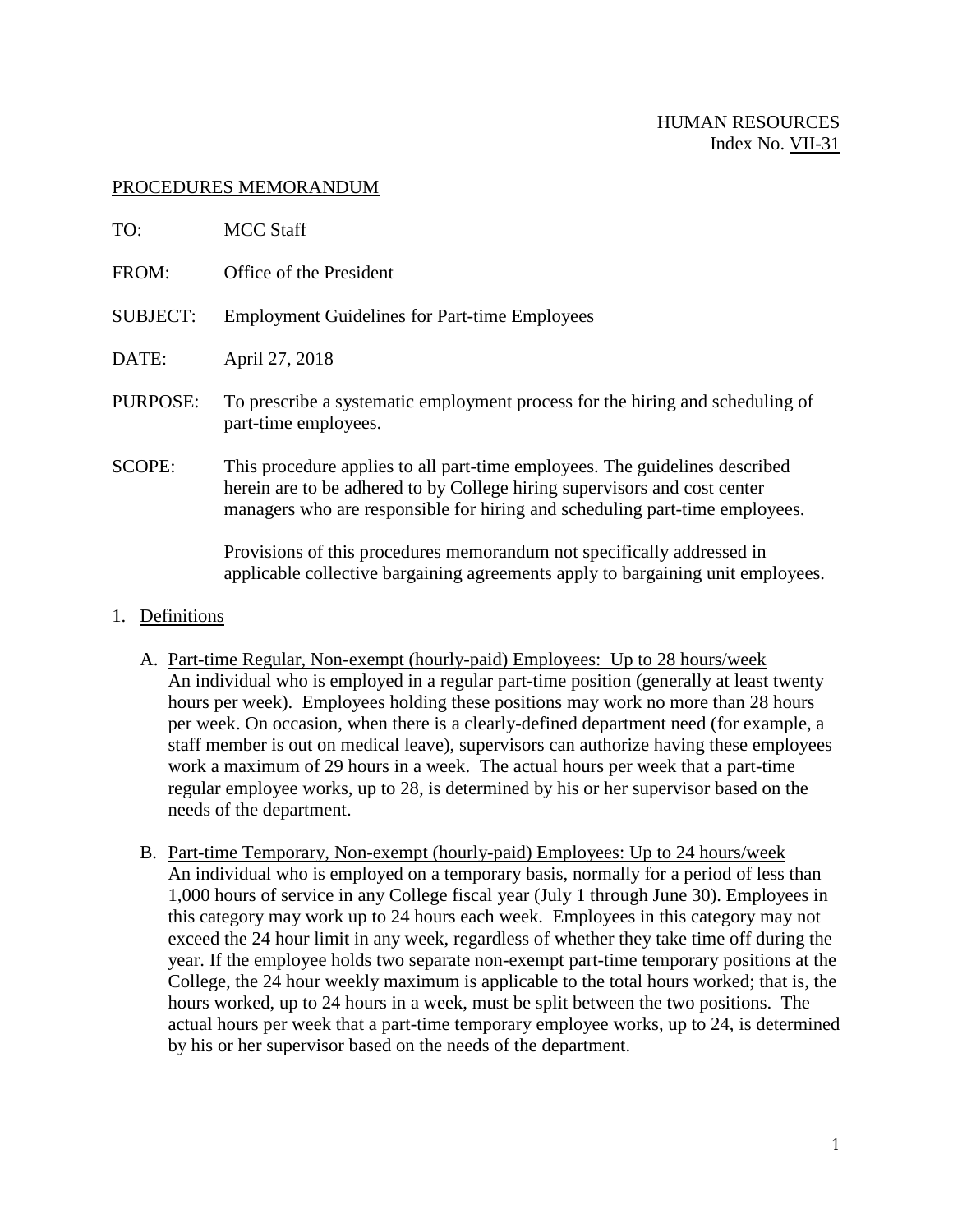### C. Part-Time "Adjunct" Faculty: Maximum 29 hours/week

At MCC, adjunct faculty members are considered exempt employees and their pay is based on the number of Equivalent Credit Hours (ECH) they teach. Academic Affairs has developed a conversion formula that equates one (1) ECH to 2.12 hours worked per week (see chart below). Based on this formula, an adjunct instructor can teach no more than 13.5 ECH in any given quarter as there is a maximum of 29 hours/week allowed.

- $\blacksquare$  13.5 ECH x 2.12 hours = 28.62 hours worked per week
- $12.0$  ECH x 2.12 hours = 25.44 hours worked per week
- 9.0 ECH x 2.12 hours = 19.08 hours worked per week
- 7.0 ECH x 2.12 hours = 14.84 hours worked per week
- 4.5 ECH x 2.12 hours = 9.54 hours worked per week
- 3.0 ECH x 2.12 hours = 6.36 hours worked per week
- $\blacksquare$  1.0 ECH x 2.12 hours = 2.12 hours worked per week

Adult Education (AE/ESL/GED) Instructors involved in non-credit instruction and Behind the Wheel Instructors providing in-vehicle instruction are limited to a maximum of 29 hours per week.

## D. Multiple Appointments

MCC's primary mission is to provide an educational environment in which individuals can earn a degree leading to employment or credits transferring to a baccalaureate institution. Having qualified instructors is critical to this mission. Therefore, a nonexempt part-time regular or non-exempt part-time temporary employee who has the required qualifications may teach one class of up to seven (7) credit hours or, if more than one class, a maximum of seven (7) credit hours per quarter in addition to his/her primary position. However, the employee's total hours worked in service of the College, including both positions, may not exceed 29 hours per week.

Note: If a part-time employee also has an adjunct teaching appointment he or she may only work a maximum of 29 hours each week in service of the College, counting both his or her primary part-time employment and adjunct appointment. If an employee has two appointments—hourly paid (either part-time regular or part-time temporary) and adjunct teaching—but is only working in the hourly paid appointment in any given week, he/she reverts back to the hours per week maximum associated with the hourly paid position (up to 28 hours/week for part-time regular or up to 24 hours/week for part-time temporary). In other words, the 29 hour per week maximum only applies to weeks in which the employee is both working his or her primary part-time position and teaching in his or her adjunct appointment.

Individuals whose primary role is that of adjunct instructor may hold another part-time non-teaching appointment at the College and teach as well. However, when doing so, he/she must convert the teaching load (ECH) to hours worked, add this number to the number of hours worked in the non-teaching position, and the total must be no more than 29 hours per week. The 'hours' limitation also applies to employees working in multiple academic disciplines.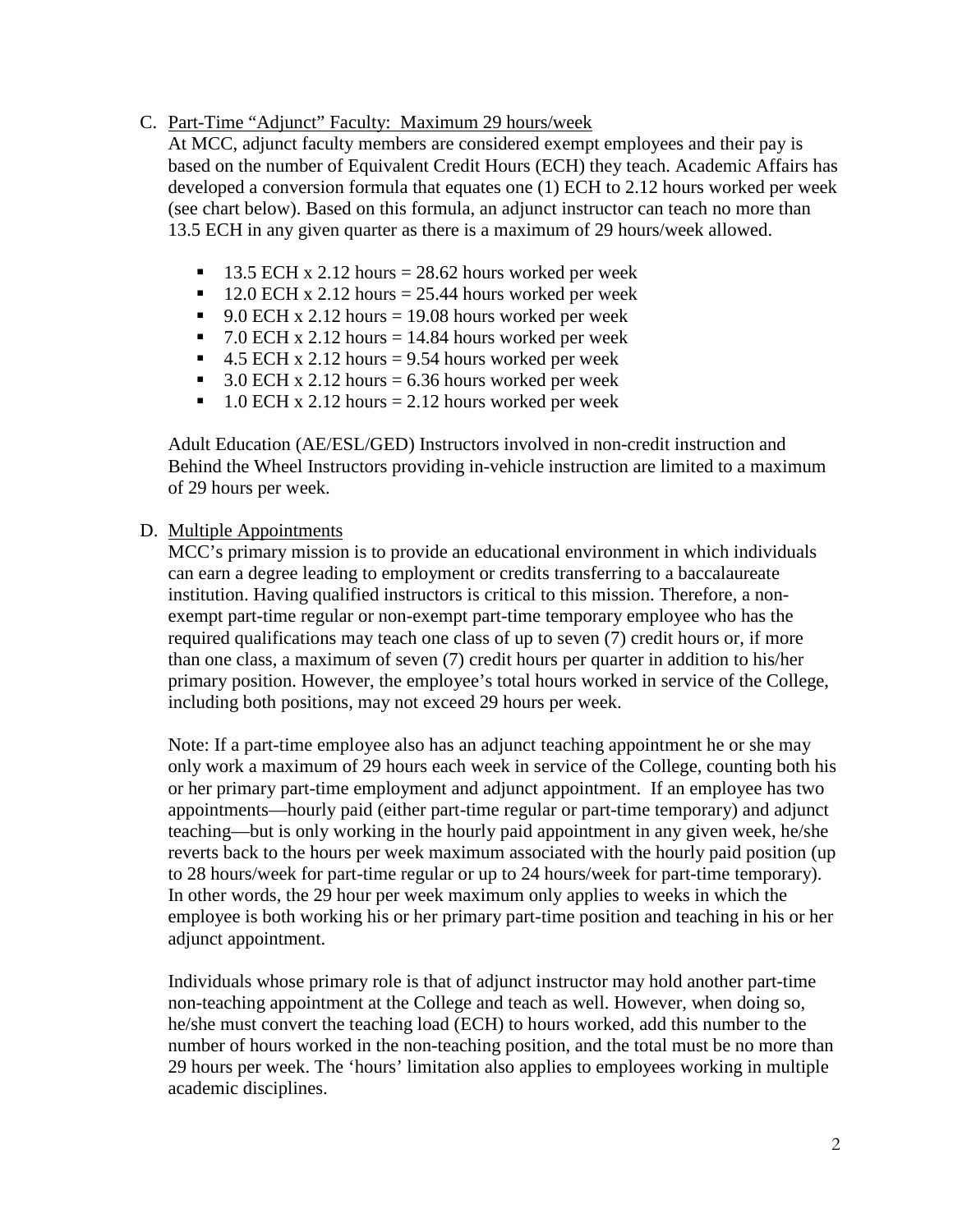**EXAMPLES OF ALLOWABLE WORK SCHEDULES – Adjunct assignment hours shown below are based on an 11-week quarter. The number of hours per week will be higher in quarters with fewer weeks.**

### **Part-time Regular Employee**

**Maximum of 28 hours/week or 29 hours/week if teaching. Note: Part-time regular employees must work at least 20 hours per week in the hourly paid position.**

| <b>Position Type</b>            | <b>Hours/Week</b> | <b>Position Type</b>            | <b>Hours/Week</b> |
|---------------------------------|-------------------|---------------------------------|-------------------|
| Hourly-paid assignment          | 28.00             | Hourly-paid assignment          | 22.50             |
|                                 |                   | Adjunct teaching 3.0<br>ECH     | 6.36              |
| Total hours allowed per<br>week | 28.00             | Total hours allowed per<br>week | 28.86             |

## **Adjunct/Part-time Temporary Employee**

**Maximum of 29.00 hours/week. Note: Part-time temporary employees may reduce the number of hours worked in their hourly-paid assignment in order to accept a teaching assignment with a higher ECH.**

| <b>Position Type</b>    | <b>Hours/Week</b> | <b>Position Type</b>    | <b>Hours/Week</b> |
|-------------------------|-------------------|-------------------------|-------------------|
| Hourly-paid assignment  | 9.00              | Hourly-paid assignment  | 19.00             |
| Adjunct teaching 9 ECH  | 19.08             | Adjunct teaching 4.5    | 9.54              |
|                         |                   | <b>ECH</b>              |                   |
| Total hours allowed per | 28.08             | Total hours allowed per | 28.54             |
| week                    |                   | week                    |                   |

## **Part-time Temporary Employee – No adjunct teaching appointment; maximum of 24 hours in any given week.**

| <b>Position Type</b>    | <b>Hours/Week</b> | <b>Position Type</b>    | <b>Hours/Week</b> |
|-------------------------|-------------------|-------------------------|-------------------|
| Hourly-paid assignment  | 14.00             | Hourly-paid assignment  | 24.00             |
| #1                      |                   | #1                      |                   |
| Hourly-paid assignment  | 10.00             |                         |                   |
| #2                      |                   |                         |                   |
| Total hours allowed per | 24.00             | Total hours allowed per | 24.00             |
| week                    |                   | week                    |                   |

2. General Principles

Part-time employees are hired in response to the College's ever-changing workload requirements. Typically, these individuals augment the full-time regular workforce serving in the areas of instruction, student services, facilities maintenance, or clerical support.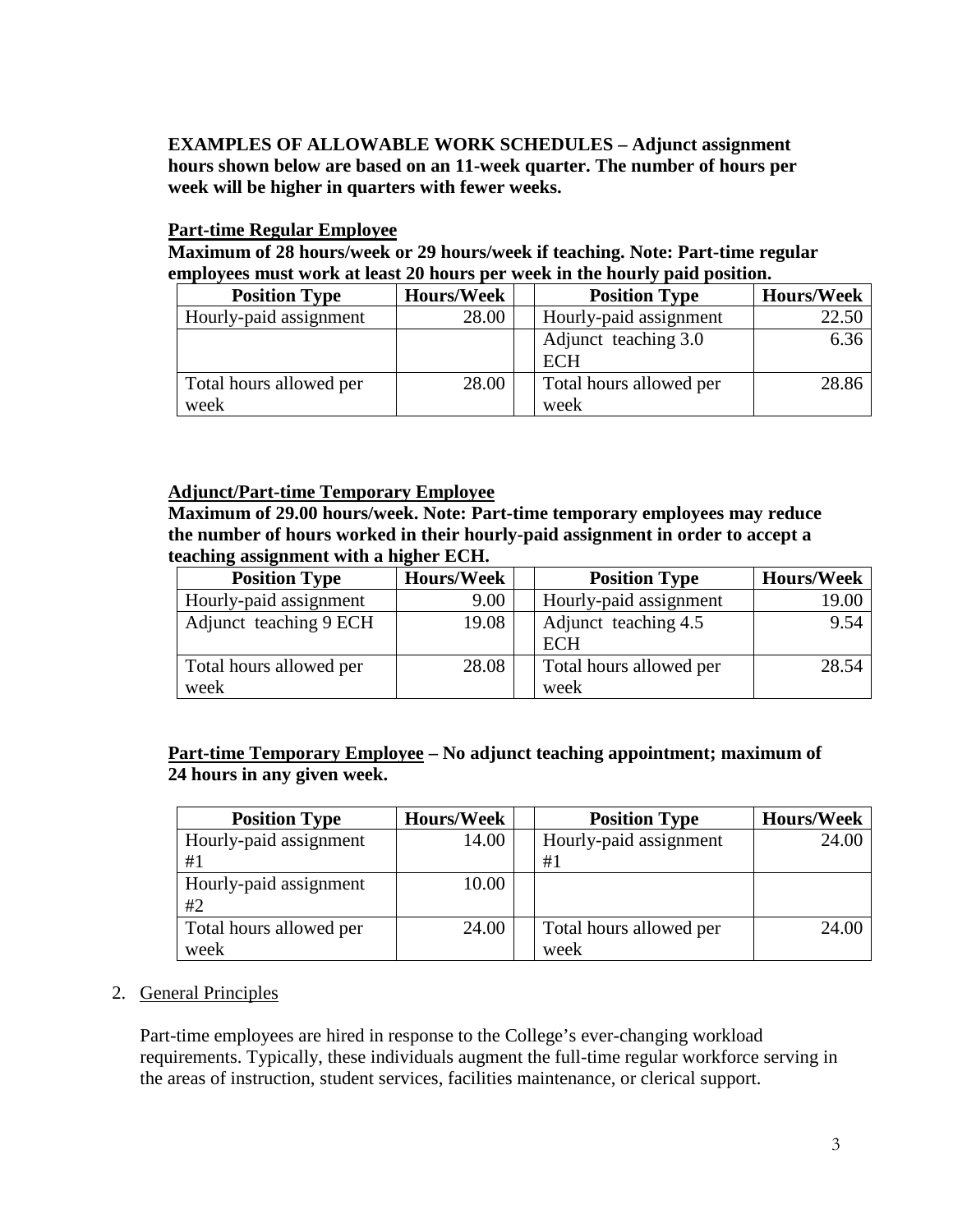Information about hiring options, pay rates, and terms/conditions of employment are available through the Human Resources Office at 531/622-2420.

## 3. Workweek and Overtime Provisions

A. The workweek consists of seven (7) consecutive twenty-four (24) hour periods; that is, 168 consecutive hours, designated by the College. The College's standard workweek will normally be defined as beginning at 12:01 a.m. Saturday and ending at midnight the following Friday. However, special staffing considerations may necessitate that an alternate workweek be utilized in specific situations.

Any College work unit may implement an alternate workweek if the needs of the work unit or the provisions of a collective bargaining agreement so dictate. Approval of the alternate workweek must be obtained from the cost center manager prior to implementation. Employees assigned to an alternate workweek will be notified in writing with a notice copy retained in the employee's personnel file.

B. Non-exempt (hourly-paid) employees are covered under the wage and hour provisions of the federal Fair Labor Standards Act (FLSA) and are entitled to overtime pay for work in excess of forty (40) hours during a designated work week. Sworn police officers are entitled to overtime pay for work in excess of eighty (80) hours in an established two (2) week work period. The pay rate applicable to overtime hours will be at one and one-half (1 ½) times the employee's base hourly rate of pay.

#### 4. Record-Keeping Requirements

- A. Part-time employees being paid through the College's payroll system must complete the Kronos electronic time card (or the paper version where applicable) in accordance with established payroll procedures. Hiring supervisors/cost center managers are responsible for ensuring that the time reporting system has been explained to new part-time employees.
- B. Adjunct faculty are classified as exempt employees and are paid on a salary basis. A contract assignment letter is issued for each quarter an adjunct faculty teaches. This contract assignment letter, which is issued after the 10th day of the quarter and only after the assignment has begun, is a confirmation of the instructor's agreement to accept the part-time assignment and is provided for the instructor's records only. Payment for each assignment begins automatically based on the pay date range listed in the contract.
- C. Outside employment agencies, when used, will submit an invoice of hours worked, along with copies of the signed agency time sheets, to the College's Human Resources Office for payment. Human Resources personnel will verify the hours worked and process the invoice for payment. Charges will be assessed to the hiring department's cost center.